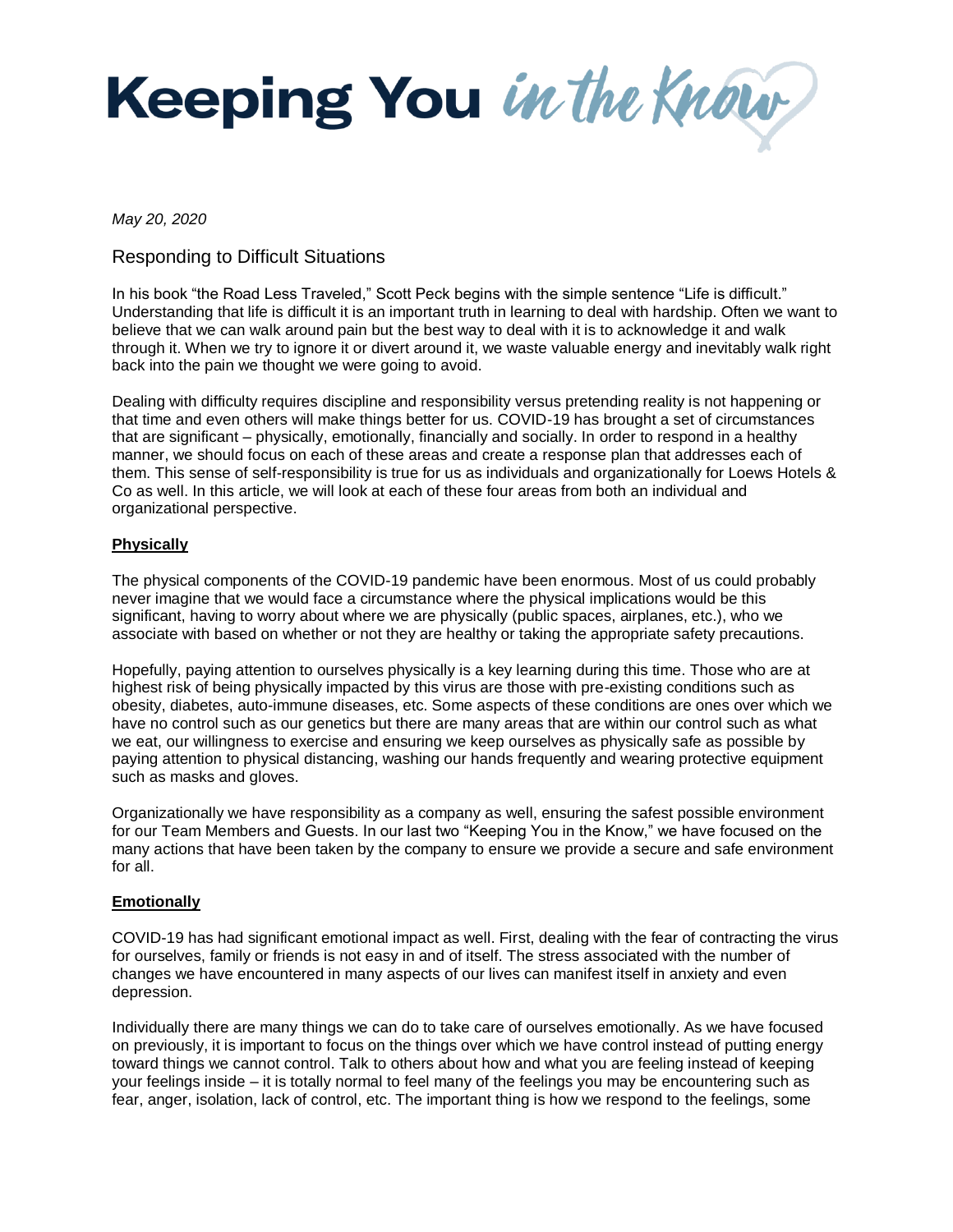

responses being healthier than others. Medicating feelings by behaviors such as over/under eating, too much television/internet or video games, alcohol and drug use to "checkout" or not feel, etc. are a means of temporarily running away from our emotions but they will re-emerge. Find healthier ways of responding to feelings can include spending time and energy on positive contributions you can make for others or your community, accomplishing personal goals such as cleaning, learning new things or taking up hobbies such as cooking, art, writing, etc. Finally, practice gratefulness instead of allowing yourself to be a victim of circumstances.

As a company we provide emotional assistance to our Team Members and Family members through our free, confidential Employee Assistance Program (EAP), If you or one of your family members needs to talk to a trained professional who can assist you with dealing with any type of emotional issue, pick up the phone and take a positive action step by scheduling an appointment.

#### **Financially**

None of us could have foreseen the potential financial impact of this pandemic. The consequences have been significant for many individuals and organizations as well. Unexpected job loss or furlough, financial debt, losses in financial markets, lack of savings or financial resources, are significant stressors.

The most important thing you can do is to take action instead of hoping financial issues will go away or just get better. Talk with creditors such as landlords, mortgage lenders, financial institutions, credit card companies and others to work out a payment plan that is workable for your circumstances. Look for parttime or full-time work to bring in revenue, take advantage of the "Keeping You in the Know" job board, or determine if it is advantageous to take out a loan using your 401(k) savings to assist you through shortterm hardship. File for unemployment benefits. Make sure to take advantage of the Loews Hotels & Co COVID-19 Relief Fund and receive financial assistance like thousands of our Team Members have done already

Our industry has been financially impacted by the pandemic in a way never seen before. As a company we have taken many actions to ensure financial responsibility during this time including temporarily suspending operations in the majority of our hotels, renegotiating with lenders, making difficult decisions to reduce payroll expenses, reducing operational expenses, etc. While many of these have been painful decisions, they have been necessary to ensure the financial stability of the organization.

#### **Socially**

The sense of isolation associated with physical distancing, stay at home orders, not working, working remotely, closing of venues and activities such as sports, inability to visit or spend social time with family and friends, all have been a huge adjustment. We are social beings by nature (some more than others) and feeling isolated or having limited interactions with others is difficult.

Find other ways of staying connected as face-to-face interactions with others is important. There are many ways we can communicate in a safe way – visiting by phone, video communication for individual or group (family, friends, etc.), social media, the internet, etc. Also find creative ways in which you can see others in safe ways such as outdoor spaces using physical distancing and protection such as masks. Connecting with others is an important means of staying emotionally healthy.

As an organization, we have increased our use of video conferencing through Microsoft Teams and Zoom as a means of staying more socially connected with other Team Members while working virtually.